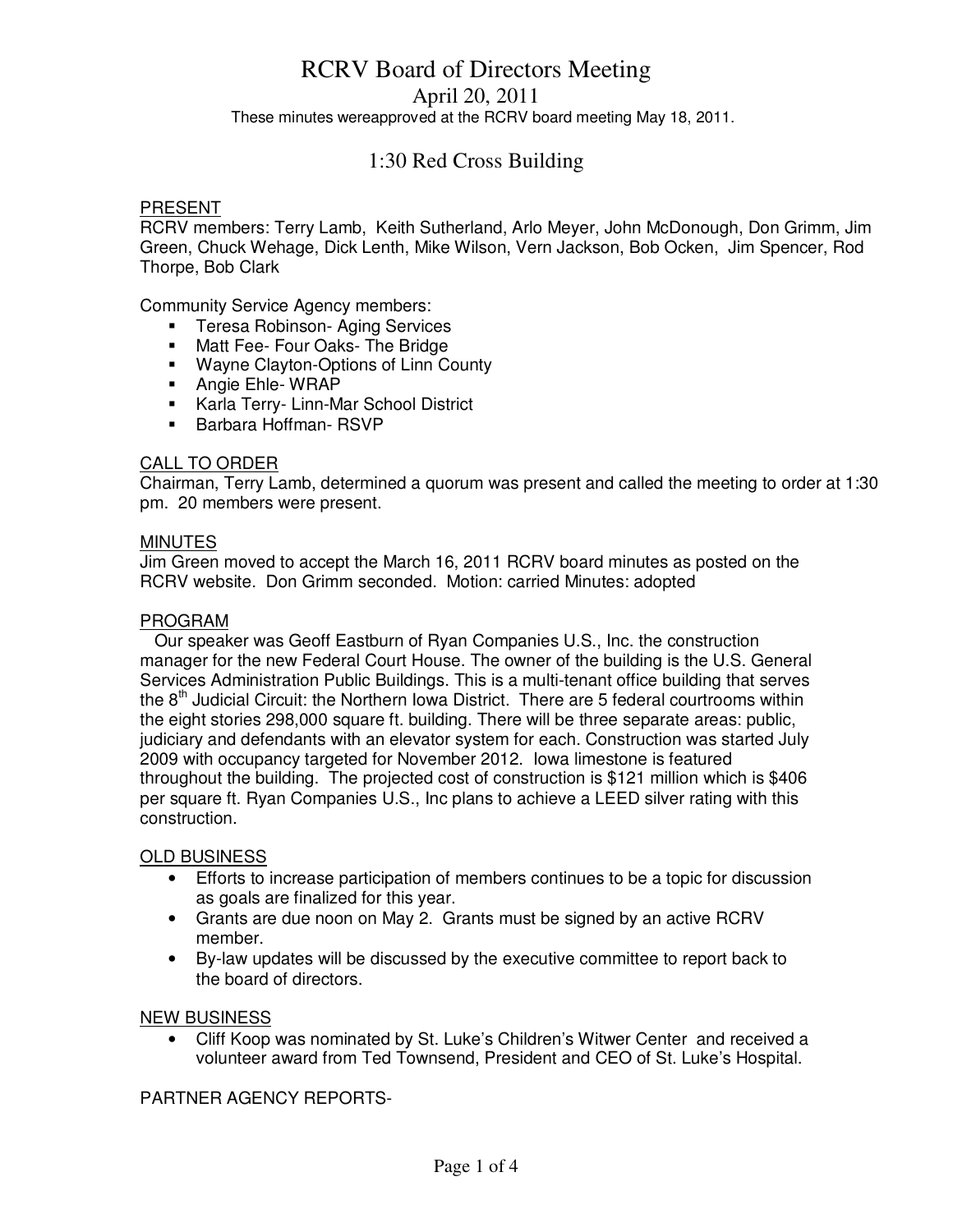April 20, 2011

These minutes wereapproved at the RCRV board meeting May 18, 2011.

# **1 . Karla Terry – Linn-Mar School District**

The musical Oklahoma will be presented by the Linn-Mar music and drama department on Wednesday, April 27th at 4 p.m. in the auditorium of Linn-Mar High School. This dress rehearsal performance is offered to anyone 50 + years of age in our community free of charge! The doors will open at 3:45 p.m. for general seating The annual Governor's Awards will be held June  $24<sup>th</sup>$  at 10:00am at Linn-Mar Highschool.

# **2. Wayne Clayton- Options of Linn County**

 Options will be moving into their new building in September. An RCRV volunteer is currently repairing a communication switch for an Options' consumer.

# **3. Teresa Robinson- Aging Services**

Aging Services is a sponsor for Senior Olympics which will be held May 13-14. Look for the volunteer needs and opportunities for this event on www.corridorvolunteers.org

 Aging Services is increasing volunteer opportunities and will be adding a volunteer co-ordinator to their staff.

### **4. Angie Ehle- WRAP**

 WRAP's first newsletter, WRAP-UP, has been printed and distributed. In the queue are 18 ramps and 3 tear downs. Joe Wells will hold a class on ramp design and Jack Murphy will lead the first ramp build of the season on April 28.

### **5. Matt Fee- Four Oaks Bridge**

At the Bridge we are in the middle of our Summer planning. We want to offer our kids as many field trips and meaningful program opportunities as possible. We will be visiting the following sites for field trips, and are always on the lookout for volunteers to assist with these trips:

Mississippi River Museum African American Museum Cedar Rapids Museum of Art McBride Raptor Center Iowa City Museum of Natural History Old McDonald Zoo @ Beaver Park

We are also running the following programs this summer in addition to our daily recreation and character development activities:

Writing Club – Kids practice their writing skills through a series of different writing projects, including a Biography writing unit and a Poetry writing unit.

PARRT – In order to keep expectations around behavior consistent for our kids during their many weeks of summer vacation, we will be implementing the PARRT program that all Cedar Rapids schools have adopted. This program addresses things like Personal Best, Active Listening, Respect, Responsibility, and Team Work. These skills will be practice through tri-weekly mini-lessons that last approximately 30 minutes.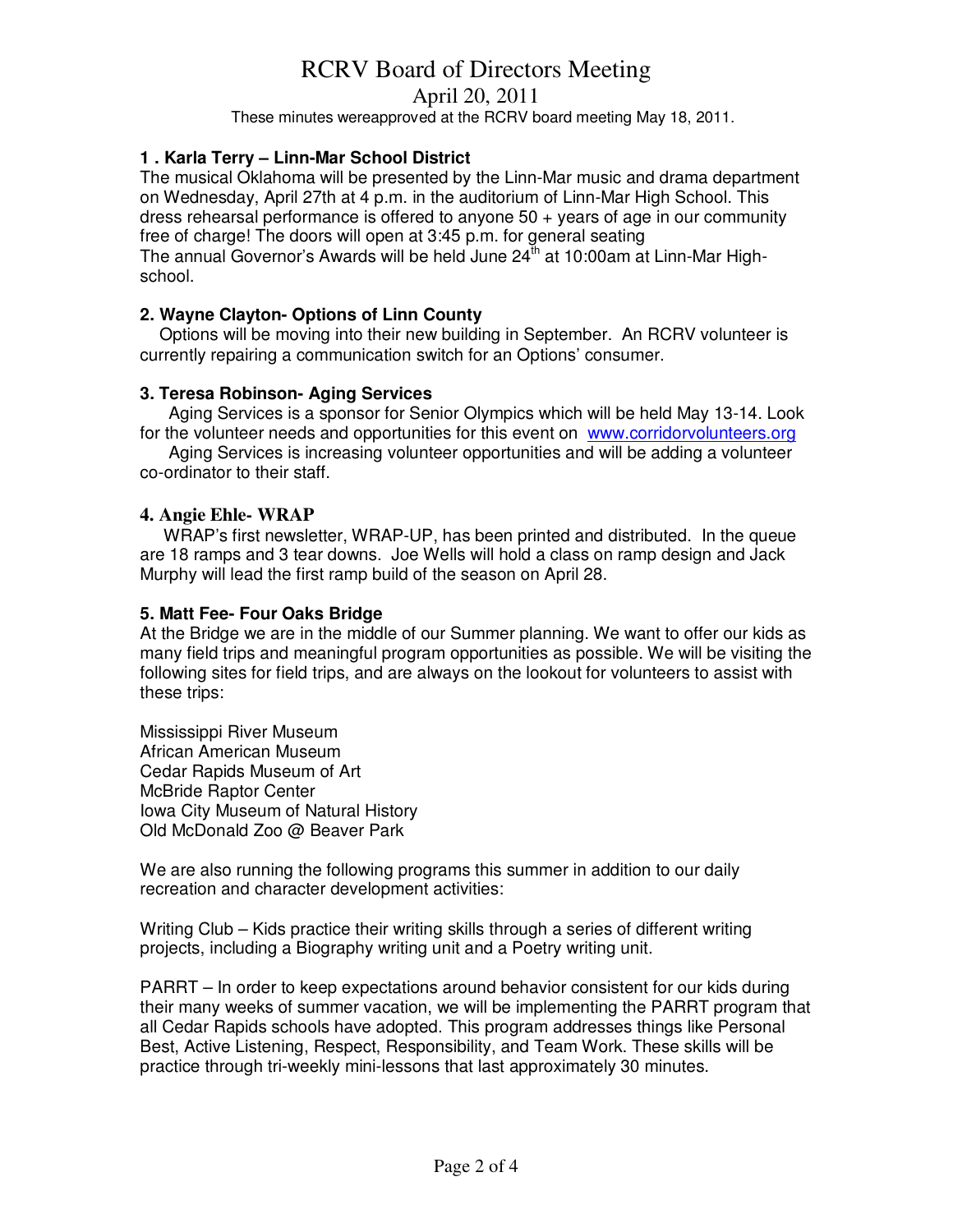# April 20, 2011

### These minutes wereapproved at the RCRV board meeting May 18, 2011.

Kids Kitchen – This program addresses both nutrition and easy food preparation, giving our kids the tools they need to make safe, healthy meals at home over the summer and after-school. Volunteers welcome!

Reading Club 211; This program utilizes the Read Naturally software to help each of our K-3<sup>rd</sup> grade students advance a reading level before returning to school in the fall. Students will also choose free reading books from the Cedar Rapids library to enjoy during the time they are not being tested by Read Naturally.

Young Engineers Club – Young Engineers will teach our kids about simple machines, problem solving methods, and team work. This program has been difficult to get off the ground, simply because the staff at the Bridge does not possess the knowledge necessary for a real discussion about the importance and construction of simple machines. Volunteers MOST welcome.

NXT Club – We will continue to work with our kids over the summer using the NXT Lego Robots to help them prepare for the Lego League season in the fall. Mike Wilson has expressed interest in assisting with this program.

### **6. Barbara Hoffman- RSVP**

 Barbara reported on the conference call that was held with Patrick Corvington, CEO of Corporation for National and Community Service regarding the federal budget for RSVP.

- CNCS was funded at 94% of FY2010
- All domestic agencies will take a .02% rescission for FY2011 budgets
- RSVP was cut \$12.6 million which is approximately a 25% reduction to the over 800 RSVP programs throughout the United States.
- More details will be given on a conference call scheduled for April 29.

 However, RSVP is looking forward and continuing with their strategic planning. To date18 new members have joined RSVP. 285 members have reported donating 13,682 hours.

# RCRV COMMITTEE CHAIR REPORTS

# **Community Projects- John McDonough**

- I have lined up speakers for our August Board Meeting. They are: Sue Nelson, Rockwell Collins new Director of Global Benefits from HR. She will speak about RC insurance plans for 2012 for our retirees of Medicare age and will introduce a speaker on this subject.
- We currently have 3 RCRV members, Audrey Bradford, Bob Ocken and Jim Vacherlon who are being trained in Des Moines to become SHIIP Counselors. They will volunteer at St Lukes.
- We have had lots of Honor Flight activities in recent weeks. The next flight is scheduled for August  $26<sup>th</sup>$  from the Eastern Iowa Airport.
- The last report I had was that we had 13 ramps in queue for design and build. We still need designers and fabricators.